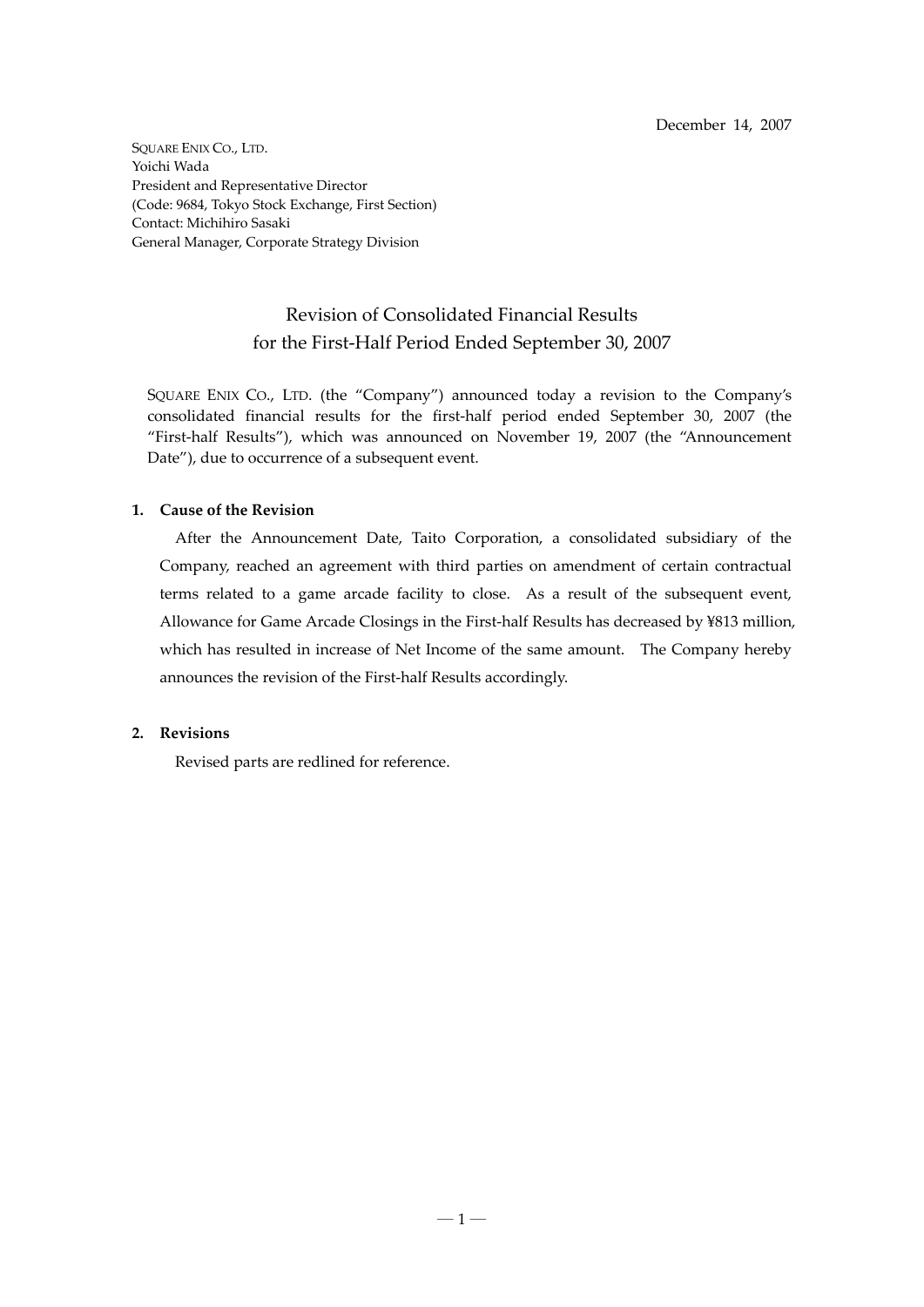# **SQUARE ENIX.**

November 19, 2007

# **CONSOLIDATED FINANCIAL RESULTS FOR THE FIRST‐HALF PERIOD ENDED SEPTEMBER 30, 2007**

Company Name: Square Enix Co., Ltd. Market: Tokyo Stock Exchange, First Section

Code: 9684 URL: http://www.square-enix.com/ Representative: Yoichi Wada, President and Representative Director Contact: Yosuke Matsuda, Director and Executive Officer Presentation of Financial Report (*Hanki‐Hokokusho):* Date of dividend payout: December 7, 2007 December 17, 2007

## **1. FY2007 First‐Half Period Consolidated Financial Results (April 1, 2007 to September 30, 2007)**

| 1) Consolidated Financial Results |           |                          |                  |       |                  |                          | (Millions of yen, except percentages and per share data) |      |
|-----------------------------------|-----------|--------------------------|------------------|-------|------------------|--------------------------|----------------------------------------------------------|------|
|                                   | Net Sales |                          | Operating Income |       | Recurring Income |                          | Net Income                                               |      |
| First-Half Period Ended           |           | $\%$                     |                  | $\%$  |                  | $\%$                     |                                                          | $\%$ |
| September 30, 2007                | 72,271    | (4.9)                    | 9.752            | 6.4   | 9.303            | (1.0)                    | 5,211                                                    | 57.0 |
| September 30, 2006                | 75.959    | 180.4                    | 9.169            | 269.1 | 9.400            | 244.3                    | 3.319                                                    | 50.7 |
| Fiscal Year 2006                  | 163,472   | $\overline{\phantom{0}}$ | 25,916           |       | 26.241           | $\overline{\phantom{0}}$ | 11,619                                                   |      |

|                         | Earnings Per<br>Share (basic) | Earnings Per<br>Share (diluted) |
|-------------------------|-------------------------------|---------------------------------|
| First-Half Period Ended | Yen                           | Yen                             |
| September 30, 2007      | 47.04                         | 46.82                           |
| September 30, 2006      | 30.03                         | 29.90                           |
| Fiscal Year 2006        | 105.06                        | 104.71                          |

Note: Investment profit or loss

First-half period ended September 30, 2007 2

on equity method First‐half period ended September 30, 2006 (4) 29

(Millions of yen) Fiscal year ended March 31, 2007 (FY 2006)

| 2) Consolidated Financial Position |                     |            | (Millions of yen, except percentages and per share data) |                      |     |
|------------------------------------|---------------------|------------|----------------------------------------------------------|----------------------|-----|
|                                    | <b>Total Assets</b> | Net Assets | Equity Ratio                                             | Book Value Per Share |     |
| September 30, 2007                 | 211.223             | 135,413    | 63.6<br>$\%$                                             | 1,203.53             | Yen |
| September 30, 2006                 | 212.130             | 123.109    | 57.5<br>$\%$                                             | 1.103.32             | Yen |
| March 31, 2007                     | 215.679             | 130.639    | 60.0<br>$\%$                                             | 1,168.91             | Yen |

Note: Total equity

First-half period ended September 30, 2007 (Millions of yen) First‐half period ended September 30, 2006 Fiscal year ended March 31, 2007 (FY 2006)

121,987 129,461 134,261

| 3) Consolidated Statement of Cash Flows |                |                |                   | (Millions of yen) |
|-----------------------------------------|----------------|----------------|-------------------|-------------------|
|                                         | From Operating | From Investing | From Financing    | Closing Cash and  |
|                                         | Activities     | Activities     | <b>Activities</b> | Cash Equivalents  |
| First-Half Period Ended                 |                |                |                   |                   |
| September 30, 2007                      | 4,965          | (3,834)        | (2,309)           | 98,681            |
| September 30, 2006                      | 17,323         | 669            | (2, 186)          | 91.144            |
| Fiscal Year 2006                        | 32,809         | (5,671)        | (2, 912)          | 99.847            |

## **2. Dividends**

|                   | Dividend Per Share            |       |       |  |  |
|-------------------|-------------------------------|-------|-------|--|--|
|                   | Interim<br>Year-end<br>Annual |       |       |  |  |
|                   | ven                           | ven   | ven   |  |  |
| <b>FY2006</b>     | 10.00                         | 25.00 | 35.00 |  |  |
| FY2007            | 10.00                         |       |       |  |  |
| FY2007 Projection |                               | 20.00 | 30.00 |  |  |

| 3. FY2007 Consolidated Forecasts (April 1, 2007 to March 31, 2008) |           |       |        |        |                                   |        |            |     | (Millions of yen, except percentages) |
|--------------------------------------------------------------------|-----------|-------|--------|--------|-----------------------------------|--------|------------|-----|---------------------------------------|
|                                                                    | Net Sales |       |        |        | Operating Income Recurring Income |        | Net Income |     | Earnings<br>Per Share                 |
|                                                                    |           | $\%$  |        |        |                                   |        |            |     | ven                                   |
| Fiscal Year 2007                                                   | 162,500   | (0.6) | 21.000 | (19.0) | 20,000                            | (23.8) | 12.000     | 3.3 | 107.57                                |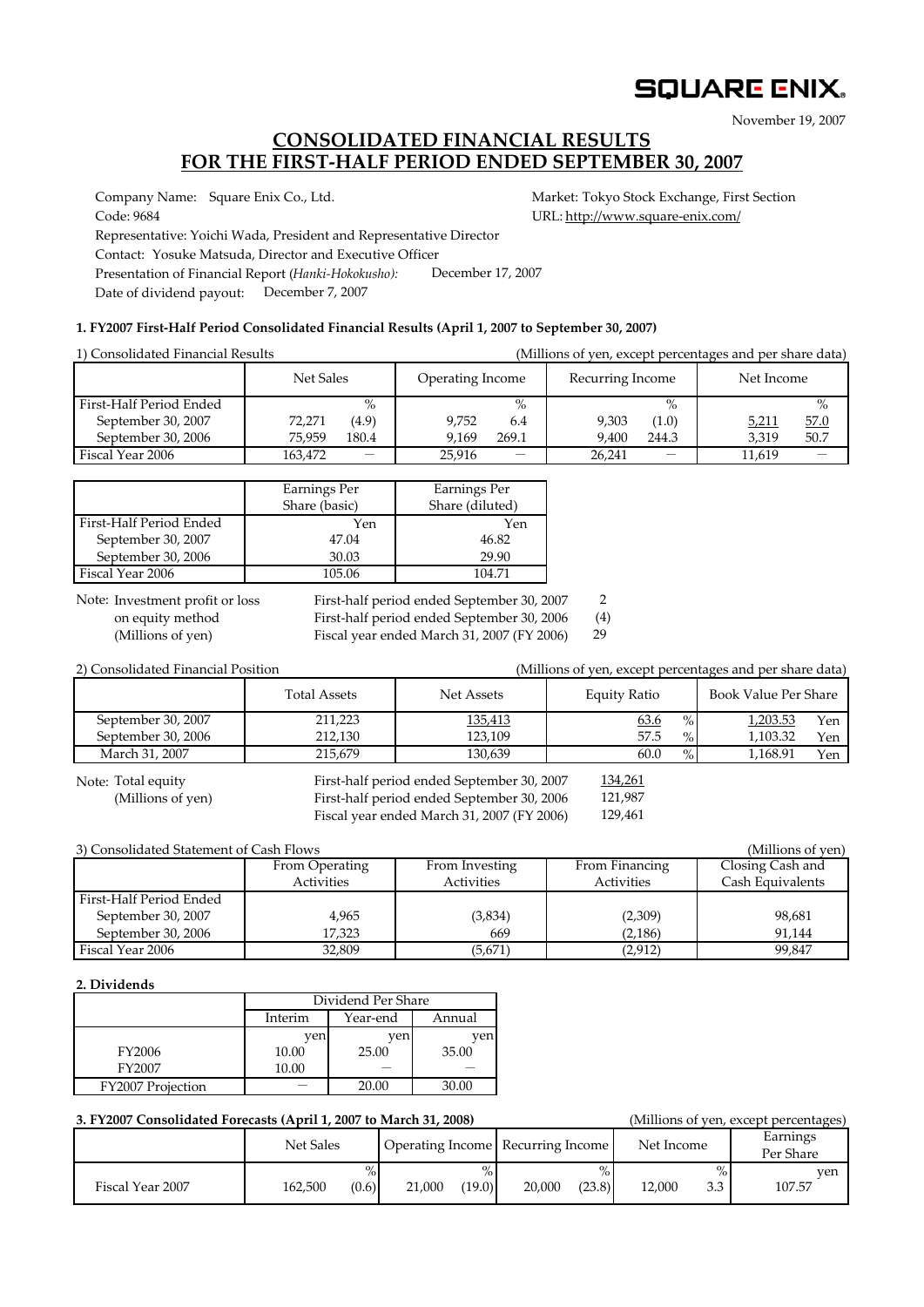### **4. Others**

- 1) Change in Scope of Consolidation and Application of the Equity Method Not applicable
- 2) Change in policies of consolidaetd financial statements preparation

| 1. Related to changes in accounting standard | Applicable     |
|----------------------------------------------|----------------|
| 2. Other changes                             | Not applicable |

3) Outstanding shares (common shares)

| First-half period ended September 30, 2007 | 111,760,403                                   |
|--------------------------------------------|-----------------------------------------------|
| First-half period ended September 30, 2006 | 110,750,108                                   |
| Fiscal year ended March 31, 2007 (FY 2006) | 110,947,818                                   |
|                                            |                                               |
| First-half period ended September 30, 2007 | 204,297                                       |
| First-half period ended September 30, 2006 | 186,092                                       |
| Fiscal year ended March 31, 2007 (FY 2006) | 193,882                                       |
|                                            | 2. Number of treeasury stock at end of period |

## **[REFERENCE] NON‐CONSOLIDATED FINANCIAL RESULTS**

## 1. FY2007 First-Half Period Non-Consolidated Financial Results (April 1, 2007 to September 30, 2007)

1) Non‐Consolidated Financial Results (Millions of yen, except percentages and per share data)

|                         | Net Sales                   | Operating Income | Recurring Income                   | Net Income      |
|-------------------------|-----------------------------|------------------|------------------------------------|-----------------|
| First-Half Period Ended | $\%$                        | $\%$             | $\%$                               | $\%$            |
| September 30, 2007      | 15.8<br>32.162              | 7,241<br>(0.0)   | 6.713<br>(9.9)                     | (32.3)<br>3,053 |
| September 30, 2006      | 23.7<br>27.764              | 7.241<br>728.5   | 267.8<br>7.453                     | 82.7<br>4.508   |
| Fiscal Year 2006        | 62.852<br>$\qquad \qquad -$ | 19.017<br>–      | 19.694<br>$\overline{\phantom{0}}$ | 18.164          |

|                         | Earnings Per<br>Share (basic) |
|-------------------------|-------------------------------|
| First-Half Period Ended | Yen                           |
| September 30, 2007      | 27.56                         |
| September 30, 2006      | 40.78                         |
| Fiscal Year 2006        | 164 23                        |

### 2) Non‐Consolidated Financial Position (Millions of yen, except percentages and per share data)

|                    | <b>Total Assets</b> | Net Assets | Equity Ratio | Book Value Per Share |
|--------------------|---------------------|------------|--------------|----------------------|
| September 30, 2007 | 193,933             | 137,150    | 70.7<br>$\%$ | 1.229.43<br>Yen      |
| September 30, 2006 | 181.219             | 121.898    | 67.3         | 1.102.51<br>Yen      |
| March 31, 2007     | 193.796             | 134.419    | 69.4         | 1.213.67<br>Yen      |

Note: Total equity

First-half period ended September 30, 2007 (Millions of yen) First-half period ended September 30, 2006 Fiscal year ended March 31, 2007 (FY 2006) 121,898 137,150

134,419

## **2. FY2007 Non‐Consolidated Forecasts (April 1, 2007 to March 31, 2008)** (Millions of yen, except percentages)

| 2. 1 12007 TWII-CONSONYANCA FOLCGSIS (APHIFI, 2007 TO MATCH 91, 2000)<br>(MHINOILS OI VEH, CACCPI PETCENTALES) |                         |                  |                                   |                         |                       |  |  |  |  |
|----------------------------------------------------------------------------------------------------------------|-------------------------|------------------|-----------------------------------|-------------------------|-----------------------|--|--|--|--|
|                                                                                                                | Net Sales               |                  | Operating Income Recurring Income | Net Income              | Earnings<br>Per Share |  |  |  |  |
| Fiscal Year 2007                                                                                               | $\%$<br>60.000<br>(4.5) | (47.4)<br>10.000 | (49.2)<br>10.000                  | $\%$<br>6.000<br>(67.0) | ven<br>53.78          |  |  |  |  |

Percentages in net sales, operating income, recurring income, and net income are percentage changes compared with the same period of the previous fiscal year.

### Disclaimer

The forward-looking statements in this document are based upon the information currently available, and necessarily include elements that are not entirely predictable. Actual results may differ from the forward-looking statements in this document.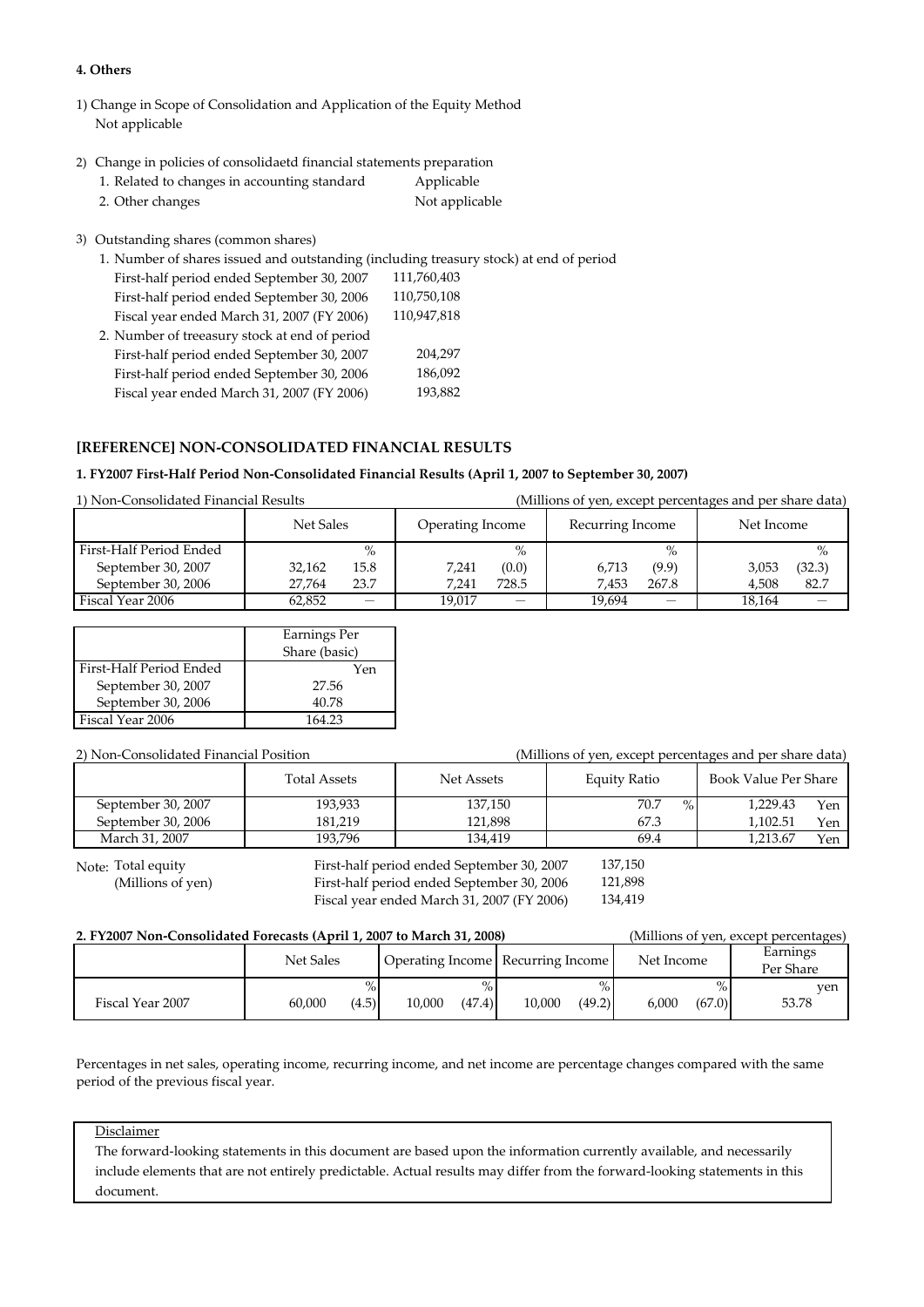# **4. Consolidated Financial Statements for the First‐Half Period Ended September 30, 2007**

Consolidated Balance Sheet

|         |                                    |                            |                          |       |                            |          |          |          |                        | (Millions of yen) |       |
|---------|------------------------------------|----------------------------|--------------------------|-------|----------------------------|----------|----------|----------|------------------------|-------------------|-------|
|         |                                    |                            | FY2006 First-Half Period |       | FY2006 First-Half Period   |          |          |          | FY2006                 |                   |       |
| Account |                                    | (As of September 30, 2006) |                          |       | (As of September 30, 2007) |          |          | Change   | (As of March 31, 2007) |                   |       |
|         |                                    | Amount                     |                          | Rate  | Amount                     |          | Rate     |          | Amount                 |                   | Rate  |
|         |                                    |                            |                          | $\%$  |                            |          | $\%$     |          |                        |                   | $\%$  |
|         | (Assets)                           |                            |                          |       |                            |          |          |          |                        |                   |       |
| Ι       | Current assets                     |                            |                          |       |                            |          |          |          |                        |                   |       |
|         | 1. Cash and deposits               |                            | 91,149                   |       |                            | 73,686   |          |          |                        | 99,852            |       |
|         | 2. Notes and accounts receivable   |                            | 23,013                   |       |                            | 19,023   |          |          |                        | 21,206            |       |
|         | 3. Short-term securities           |                            |                          |       |                            | 26,034   |          |          |                        |                   |       |
|         | 4. Inventories                     |                            | 6,677                    |       |                            | 4,860    |          |          |                        | 4,188             |       |
|         | 5. Content production account      |                            | 9,301                    |       |                            | 13,601   |          |          |                        | 11,903            |       |
|         | 6. Deferred tax assets             |                            | 3,060                    |       |                            | 2,555    |          |          |                        | 5,634             |       |
|         | 7. Other current assets            |                            | 4,297                    |       |                            | 6,472    |          |          |                        | 4,656             |       |
|         | Allowance for doubtful accounts    |                            | (576)                    |       |                            | (133)    |          |          |                        | (832)             |       |
|         | Total current assets               |                            | 136,924                  | 64.5  |                            | 146,100  | 69.2     | 9,176    |                        | 146,608           | 68.0  |
|         | II Non-current assets              |                            |                          |       |                            |          |          |          |                        |                   |       |
|         | 1. Property and equipment          |                            |                          |       |                            |          |          |          |                        |                   |       |
|         | (1) Buildings and structures       | 18,518                     |                          |       | 17,183                     |          |          |          | 17,316                 |                   |       |
|         | Accumulated depreciation           | 11,844                     | 6,673                    |       | 11,556                     | 5,627    |          |          | 11,354                 | 5,962             |       |
|         | (2) Tools and fixtures             | 12,705                     |                          |       | 12,456                     |          |          |          | 11,365                 |                   |       |
|         | Accumulated depreciation           | 8,984                      | 3,721                    |       | 8,406                      | 4,050    |          |          | 7,963                  | 3,401             |       |
|         | (3) Amusement equipment            | 47,133                     |                          |       | 37,846                     |          |          |          | 41,577                 |                   |       |
|         | Accumulated depreciation           | 35,476                     | 11,657                   |       | 29,864                     | 7,981    |          |          | 30,778                 | 10,798            |       |
|         | (4) Other                          | 26                         |                          |       | 23                         |          |          |          | 24                     |                   |       |
|         | Accumulated depreciation           | 18                         | 8                        |       | 18                         |          |          |          | 19                     | 5                 |       |
|         | $(5)$ Land                         |                            | 5,437                    |       |                            | 5,404    |          |          |                        | 5,404             |       |
|         | (6) Construction in progress       |                            | 74                       |       |                            |          |          |          |                        | 91                |       |
|         | Total property and equipment       |                            | 27,574                   | 13.0  |                            | 23,070   | 10.9     | (4,503)  |                        | 25,664            | 11.9  |
|         | 2. Intangible assets               |                            |                          |       |                            |          |          |          |                        |                   |       |
|         | (1) Goodwill                       |                            | 21,043                   |       |                            | 19,441   |          |          |                        | 20,276            |       |
|         | $(2)$ Other                        |                            | 1,534                    |       |                            | 1,290    |          |          |                        | 1,381             |       |
|         | Total intangible assets            |                            | 22,578                   | 10.6  |                            | 20,731   | 9.8      | (1, 846) |                        | 21,657            | 10.0  |
|         | 3. Investments and other assets    |                            |                          |       |                            |          |          |          |                        |                   |       |
|         | (1) Investment securities          |                            | 1,187                    |       |                            | 528      |          |          |                        | 455               |       |
|         | (2) Long-term loans                |                            | 169                      |       |                            | 196      |          |          |                        | 176               |       |
|         | (3) Rental deposits                |                            | 17,103                   |       |                            | 13,636   |          |          |                        | 14,198            |       |
|         | (4) Construction cooperation fund  |                            | 2,054                    |       |                            | 1,681    |          |          |                        | 1,886             |       |
|         | (5) Claim in bankruptcy            |                            | 2,211                    |       |                            | 2,937    |          |          |                        | 5,065             |       |
|         | (6) Deferred tax assets            |                            | 7,167                    |       |                            | 5,194    |          |          |                        | 4,939             |       |
|         | (7) Other                          |                            | 546                      |       |                            | 541      |          |          |                        | 541               |       |
|         | Allowance for doubtful accounts    |                            | (5, 386)                 |       |                            | (3, 395) |          |          |                        | (5, 515)          |       |
|         | Total investments and other assets |                            | 25,053                   | 11.8  |                            | 21,320   | $10.1\,$ | (3,733)  |                        | 21,748            | 10.1  |
|         | Total non-current assets           |                            | 75,206                   | 35.5  |                            | 65,122   | 30.8     | (10,083) |                        | 69,071            | 32.0  |
|         | Total assets                       |                            | 212,130                  | 100.0 |                            | 211,223  | 100.0    | (907)    |                        | 215,679           | 100.0 |
|         |                                    |                            |                          |       |                            |          |          |          |                        |                   |       |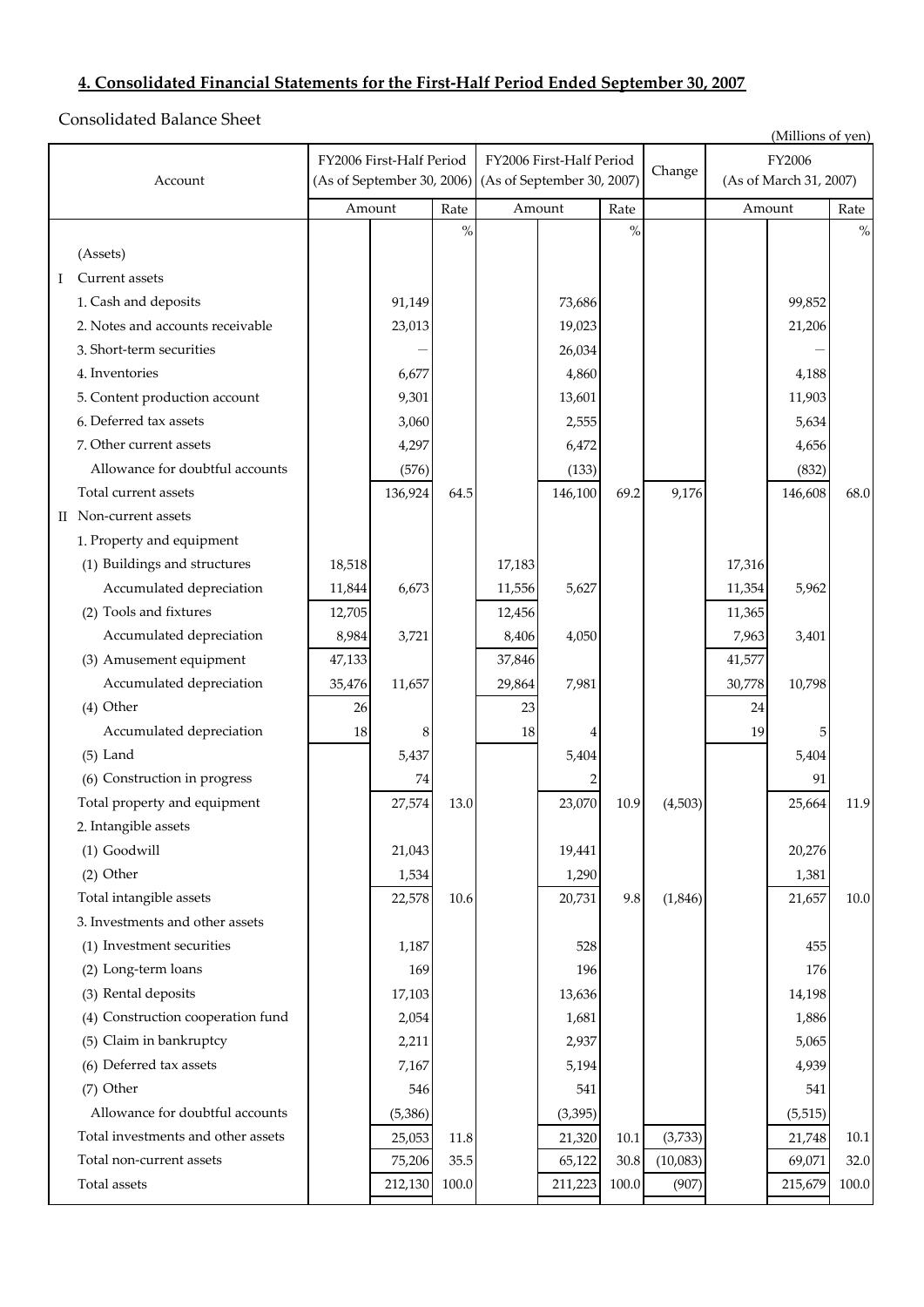|                                        |                            |                          |           |                            |         |           |           |                        | (Millions of Yen) |           |
|----------------------------------------|----------------------------|--------------------------|-----------|----------------------------|---------|-----------|-----------|------------------------|-------------------|-----------|
|                                        |                            | FY2006 First-Half Period |           | FY2007 First-Half Period   |         |           |           | FY2006                 |                   |           |
| Account                                | (As of September 30, 2006) |                          |           | (As of September 30, 2007) |         |           | Change    | (As of March 31, 2007) |                   |           |
|                                        |                            | Amount                   | Rate      |                            | Amount  | Rate      |           |                        | Amount            | Rate      |
|                                        |                            |                          | $\%$      |                            |         | $\%$      |           |                        |                   | $\%$      |
| (Liabilities)                          |                            |                          |           |                            |         |           |           |                        |                   |           |
| Current liabilities<br>I               |                            |                          |           |                            |         |           |           |                        |                   |           |
| 1. Notes and accounts payable          |                            | 11,241                   |           |                            | 11,209  |           |           |                        | 13,275            |           |
| 2. Other accounts payable              |                            | 10,609                   |           |                            | 5,713   |           |           |                        | 4,773             |           |
| 3. Accrued expenses                    |                            | 6,131                    |           |                            | 1,240   |           |           |                        | 3,379             |           |
| 4. Accrued corporate taxes             |                            | 898                      |           |                            | 570     |           |           |                        | 994               |           |
| 5. Advance payments received           |                            | 726                      |           |                            | 699     |           |           |                        | 1,188             |           |
| 6. Deposits received                   |                            | 496                      |           |                            | 610     |           |           |                        | 490               |           |
| 7. Reserve for bonuses                 |                            | 1,598                    |           |                            | 1,628   |           |           |                        | 1,872             |           |
| 8. Allowance for sales returns         |                            | 1,624                    |           |                            | 1,503   |           |           |                        | 2,271             |           |
| 9. Allowance for game arcade           |                            |                          |           |                            |         |           |           |                        |                   |           |
| closings                               |                            | 229                      |           |                            | 483     |           |           |                        | 2,973             |           |
| 10. Other                              |                            | 2,207                    |           |                            | 991     |           |           |                        | 1,185             |           |
| Total current liabilities              |                            | 35,762                   | 16.9      |                            | 24,650  | 11.7      | (11, 111) |                        | 32,404            | 15.0      |
| II Non-current liabilities             |                            |                          |           |                            |         |           |           |                        |                   |           |
| 1. Corporate bond                      |                            | 50,000                   |           |                            | 48,000  |           |           |                        | 50,000            |           |
| 2. Long-term loans                     |                            |                          |           |                            | 26      |           |           |                        |                   |           |
| 3. Allowance for retirement benefits   |                            | 2,851                    |           |                            | 1,833   |           |           |                        | 2,169             |           |
| 4. Allowance for directors' retirement |                            |                          |           |                            |         |           |           |                        |                   |           |
| benefits                               |                            | 205                      |           |                            | 232     |           |           |                        | 262               |           |
| 5. Allowance for game arcade           |                            |                          |           |                            |         |           |           |                        |                   |           |
| closings                               |                            |                          |           |                            | 842     |           |           |                        |                   |           |
| 6. Other                               |                            | 201                      |           |                            | 224     |           |           |                        | 204               |           |
| Total non-current liabilities          |                            | 53,259                   | 25.0      |                            | 51,159  | 24.2      | (2,099)   |                        | 52,635            | 24.4      |
| <b>Total liabilities</b>               |                            | 89,021                   | 42.0      |                            | 75,810  | 35.9      | (13,211)  |                        | 85,040            | 39.4      |
|                                        |                            |                          |           |                            |         |           |           |                        |                   |           |
| (Net assets)                           |                            |                          |           |                            |         |           |           |                        |                   |           |
| I Shareholders' equity                 |                            |                          |           |                            |         |           |           |                        |                   |           |
| 1. Common stock                        |                            | 7,825                    | 3.7       |                            | 9,290   | 4.4       | 1,464     |                        | 8,038             | 3.7       |
| 2. Capital surplus reserve             |                            | 37,066                   | $17.4\,$  |                            | 38,531  | 18.3      | 1,464     |                        | 37,279            | 17.3      |
| 3. Retained earnings                   |                            | 77,120                   | 36.4      |                            | 86,694  | 41.0      | 9,573     |                        | 84,315            | 39.1      |
| 4. Treasury stock                      |                            | (516)                    | (0.2)     |                            | (576)   | (0.3)     | (59)      |                        | (540)             | (0.3)     |
| Total shareholders' equity             |                            | 121,496                  | 57.3      |                            | 133,939 | 63.4      | 12,442    |                        | 129,092           | 59.8      |
| II Valuation and translation           |                            |                          |           |                            |         |           |           |                        |                   |           |
| adjustment                             |                            |                          |           |                            |         |           |           |                        |                   |           |
| 1. Unrealized gains on revaluation     |                            |                          |           |                            |         |           |           |                        |                   |           |
| of other investment securities         |                            | 374                      | 0.2       |                            | (54)    | (0.0)     | (429)     |                        | (8)               | (0.0)     |
| 2. Foreign currency translation        |                            |                          |           |                            |         |           |           |                        |                   |           |
| adjustment                             |                            | 116                      | 0.1       |                            | 376     | 0.2       | 259       |                        | 377               | $0.2\,$   |
| Total Valuation and translation        |                            |                          |           |                            |         |           |           |                        |                   |           |
| adjustment                             |                            | 491                      | 0.2       |                            | 321     | 0.2       | (169)     |                        | 368               | $0.2\,$   |
| III Minority interests in consolidated |                            |                          |           |                            |         |           |           |                        |                   |           |
| subsidiaries                           |                            | 1,121                    | 0.5       |                            | 1,152   | 0.5       | 30        |                        | 1,178             | $0.6\,$   |
| Total net assets                       |                            | 123,109                  | 58.0      |                            | 135,413 | 64.1      | 12,304    |                        | 130,639           | 60.6      |
| Total liabilities and net assets       |                            | 212,130                  | $100.0\,$ |                            | 211,223 | $100.0\,$ | (907)     |                        | 215,679           | $100.0\,$ |
|                                        |                            |                          |           |                            |         |           |           |                        |                   |           |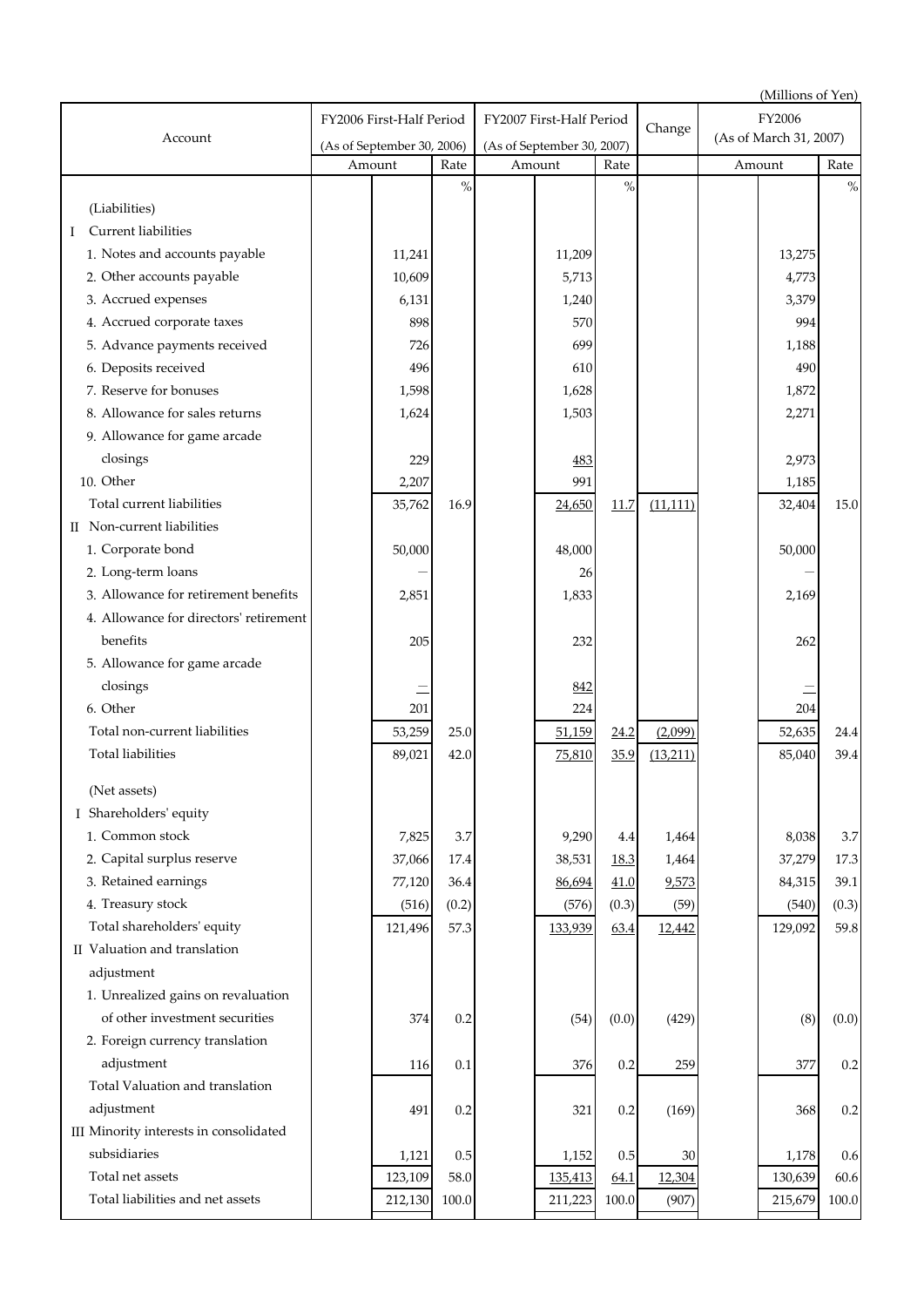# Consolidated Statements of Income

| Account                                           | April 1, 2006 to<br>September 30, 2006. |        | April 1, 2007 to<br>September 30, 2007 |                |        | Change | April 1, 2006 to<br>March 31, 2007 |        |         |       |
|---------------------------------------------------|-----------------------------------------|--------|----------------------------------------|----------------|--------|--------|------------------------------------|--------|---------|-------|
|                                                   |                                         | Amount | Rate                                   | Amount         |        | Rate   | Amount                             | Amount |         | Rate  |
|                                                   |                                         |        | $\%$                                   |                |        | $\%$   |                                    |        |         | $\%$  |
| Net sales                                         |                                         | 75,959 | 100.0                                  |                | 72,271 | 100.0  | (3,688)                            |        | 163,472 | 100.0 |
| Cost of sales<br>$\scriptstyle\rm II$             |                                         | 41,095 | 54.1                                   |                | 39,732 | 55.0   | (1, 362)                           |        | 87,262  | 53.4  |
| Gross profit                                      |                                         | 34,864 | 45.9                                   |                | 32,538 | 45.0   | (2, 326)                           |        | 76,210  | 46.6  |
| Reversal of allowance for sales returns           |                                         | 1,186  | 1.6                                    |                | 2,271  | 3.2    | 1,084                              |        | 1,186   | 0.8   |
| Provision for allowance for sales returns         |                                         | 1,624  | 2.1                                    |                | 1,503  | 2.1    | (121)                              |        | 2,271   | 1.4   |
| Net gross profit                                  |                                         | 34,427 | 45.4                                   |                | 33,306 | 46.1   | (1, 120)                           |        | 75,125  | 46.0  |
| III Selling, general and administrative expenses  |                                         |        |                                        |                |        |        |                                    |        |         |       |
| 1. Packaging freight charge                       | 1,110                                   |        |                                        | 1,190          |        |        |                                    | 2,493  |         |       |
| 2. Advertising expense                            | 3,426                                   |        |                                        | 3,256          |        |        |                                    | 6,331  |         |       |
| 3. Sales promotion expense                        | 634                                     |        |                                        | 376            |        |        |                                    | 1,060  |         |       |
| 4. Provision for doubtful accounts                |                                         |        |                                        | 84             |        |        |                                    |        |         |       |
| 5. Compensation for directors                     | 338                                     |        |                                        | 324            |        |        |                                    | 682    |         |       |
| 6. Salary                                         | 7,823                                   |        |                                        | 7,547          |        |        |                                    | 15,482 |         |       |
| 7. Provision to reserve for bonuses               | 921                                     |        |                                        | 1,163          |        |        |                                    | 2,237  |         |       |
| 8. Net periodic pension costs                     | 266                                     |        |                                        | 25             |        |        |                                    | 446    |         |       |
| 9. Provision to reserve for directors' retirement |                                         |        |                                        |                |        |        |                                    |        |         |       |
| benefits                                          | 15                                      |        |                                        | 20             |        |        |                                    | 42     |         |       |
| 10. Welfare expense                               | 997                                     |        |                                        | 963            |        |        |                                    | 2,046  |         |       |
| 11. Rental expense                                | 1,272                                   |        |                                        | 1,223          |        |        |                                    | 2,325  |         |       |
| 12. Commissions paid                              | 1,795                                   |        |                                        | 1,695          |        |        |                                    | 3,357  |         |       |
| 13. Depreciation and amortization                 | 745                                     |        |                                        | 649            |        |        |                                    | 1,464  |         |       |
| 14. Other                                         | 5,909                                   | 25,257 | 33.3                                   | 5,033          | 23,553 | 32.6   | (1,703)                            | 11,238 | 49,209  | 30.1  |
| Operating income                                  |                                         | 9,169  | 12.1                                   |                | 9,752  | 13.5   | 583                                |        | 25,916  | 15.9  |
| IV Non-operating income                           |                                         |        |                                        |                |        |        |                                    |        |         |       |
| 1. Interest income                                | 143                                     |        |                                        | 464            |        |        |                                    | 467    |         |       |
| 2. Dividends received                             | $\overline{2}$                          |        |                                        | 1              |        |        |                                    | 3      |         |       |
| 3. Foreign exchange gain                          | 114                                     |        |                                        |                |        |        |                                    | 147    |         |       |
| 4. Rental income                                  | 31                                      |        |                                        | 30             |        |        |                                    | 69     |         |       |
| 5. Facilities' installation cooperation fees      | 50                                      |        |                                        | 52             |        |        |                                    | 51     |         |       |
| 6. Investment profit on equity method             |                                         |        |                                        | $\overline{2}$ |        |        |                                    | 29     |         |       |

FY2007 First‐Half Period FY2006 First‐Half Period

(Millions of yen)

FY2006

| 7. Miscellaneous income                         | 230      | 572   | 0.8  | 151 | 703   | 1.0  | 130  | 407 | 1,176  | 0.7  |
|-------------------------------------------------|----------|-------|------|-----|-------|------|------|-----|--------|------|
| V Non-operating expenses                        |          |       |      |     |       |      |      |     |        |      |
| 1. Interest expenses                            | $\Omega$ |       |      |     |       |      |      |     |        |      |
| 2. Foreign exchange loss                        |          |       |      | 92  |       |      |      |     |        |      |
| 3. Loss on disposal of inventories              | 60       |       |      | 56  |       |      |      | 119 |        |      |
| 4. Loss on write-off of content production      |          |       |      |     |       |      |      |     |        |      |
| account                                         |          |       |      | 876 |       |      |      |     |        |      |
| 5. Loss on inventory valuation                  | 86       |       |      | 84  |       |      |      | 281 |        |      |
| 6. Stock issuance expenses                      | —        |       |      |     |       |      |      | 31  |        |      |
| 7. Loss on write-off of advance license payment |          |       |      |     |       |      |      | 244 |        |      |
| 8. Investment loss on equity method             | 4        |       |      |     |       |      |      |     |        |      |
| 9. Miscellaneous loss                           | 189      | 341   | 0.5  | 41  | 1,152 | 1.6  | 810  | 172 | 852    | 0.5  |
| Recurring income                                |          | 9,400 | 12.4 |     | 9,303 | 12.9 | (97) |     | 26,241 | 16.1 |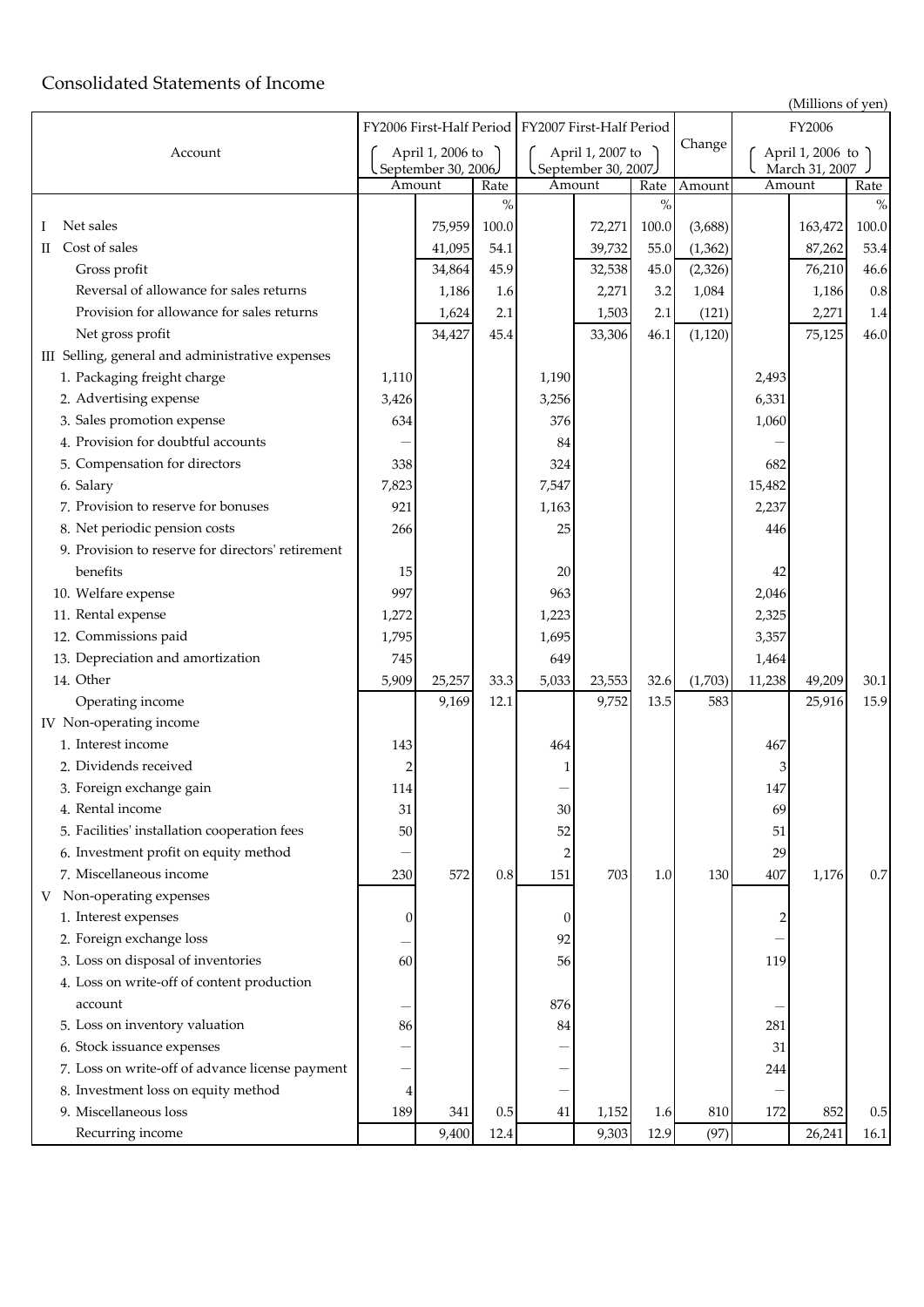(Millions of yen) Rate Amount Rate Amount Amount Rate Change March 31, 2007 April 1, 2006 to FY2006 Amount FY2007 First‐Half Period April 1, 2007 to FY2006 First‐Half Period April 1, 2006 to September 30, 2006 Amount September 30, 2007)<br>Amount Rate Account VI Extraordinary gain 1. Reversal of allowance for doubtful accounts  $\begin{vmatrix} 191 & 1 \end{vmatrix}$   $\begin{vmatrix} 2 & 1 \end{vmatrix}$   $\begin{vmatrix} -1 & 1 \end{vmatrix}$   $\begin{vmatrix} 2 & 1 \end{vmatrix}$   $\begin{vmatrix} 2 & 1 \end{vmatrix}$   $\begin{vmatrix} 2 & 1 \end{vmatrix}$   $\begin{vmatrix} 2 & 1 \end{vmatrix}$   $\begin{vmatrix} 2 & 1 \end{vmatrix}$   $\begin{vmatrix} 2 & 1 \$ 2. Gain on divesting business  $\begin{array}{|c|c|c|c|c|c|c|c|c|c|c|} \hline \end{array}$  2,697  $\begin{array}{|c|c|c|c|c|c|c|c|c|} \hline \end{array}$  47  $\begin{array}{|c|c|c|c|c|c|c|c|c|} \hline \end{array}$  2,697 3. Gain on sale of investment securities  $1$   $1$   $1$   $1$   $1$   $1$   $1$ 4. Reversal of allowance for retirement benefits  $\begin{vmatrix} - & 1 & 1 \\ - & 1 & 1 \end{vmatrix}$  and the set of allowance for retirement benefits  $\begin{vmatrix} - & 1 & 1 \\ 1 & 1 & 1 \end{vmatrix}$  and the set of allowance for retirement benefits  $\begin{vmatrix} 1 & 1 \\$ 5. - 955 - Reversal of allowance for game arcade closings 6. 55 2,985 3.9 2 1,018 1.4 (1,967) 203 3,778 2.3 VII Extraordinary loss 1. 0 0 17 Loss on sale of property and equipment 2. Loss on disposal of property and equipment  $\begin{array}{|c|c|c|c|c|c|c|c|} \hline \end{array}$   $\begin{array}{|c|c|c|c|c|c|} \hline \end{array}$   $\begin{array}{|c|c|c|c|c|} \hline \end{array}$   $\begin{array}{|c|c|c|c|c|} \hline \end{array}$   $\begin{array}{|c|c|c|c|c|} \hline \end{array}$   $\begin{array}{|c|c|c|c|c|} \hline \end{array}$  3. 166 4 368 Impairment loss 4. 0 7 194 Loss on evaluation of investment securities 5. Loss on disposal and write‐down of assets 6. Severance payments associated with 7. Accelerated amortization of goodwill  $1,831$  136 136 136 1,831 8. Provision for doubtful accounts  $\begin{array}{|c|c|c|c|c|c|c|c|c|} \hline 8 & 44 & & \\\hline \end{array}$   $\begin{array}{|c|c|c|c|c|c|c|c|c|} \hline 2,086 & & \\\hline \end{array}$ 9. Provision to allowance for game arcade closings  $\begin{vmatrix} - & 1 & 1 \\ 1 & -1 & 1 \end{vmatrix}$   $\begin{vmatrix} - & 1 & 1 \\ - & 1 & 1 \end{vmatrix}$  2,784 10. 0 3,948 5.2 - 1,806 2.5 (2,142) 60 11,629 7.2 8,427 11.1 <u>8,509 11.8 81</u> 18,374 11.2 1,819 805 2,915 (113) (279) (127) 3,404 5,110 6.7 2,817 3,343 4.6 (1,766) 3,941 6,730 4.1  $(2)$   $(0.0)$  (45)  $(0.1)$   $(43)$   $(43)$  24 0.0 3,319 4.4 <u>5,211</u> 7.2 1,891 11,619 7.1 9 0.0 associated with business restructuring 8,437 11.1 busines restructuring 6. Other - 0.0 8,515 11.8 Income before income taxes and distribution *(tokumei‐kumiai)* Distribution of loss in partnership 77 2,275 47 925 1,117 Income before income taxes of loss in partnership *(tokumei‐kumiai)* 5 0.0 (3) 16 0.0 Net income Corporate, resident and enterprise taxes Deferred income taxes Minority interest in consolidated subsidiaries Refunded income taxes 10. Other 11.2 18,390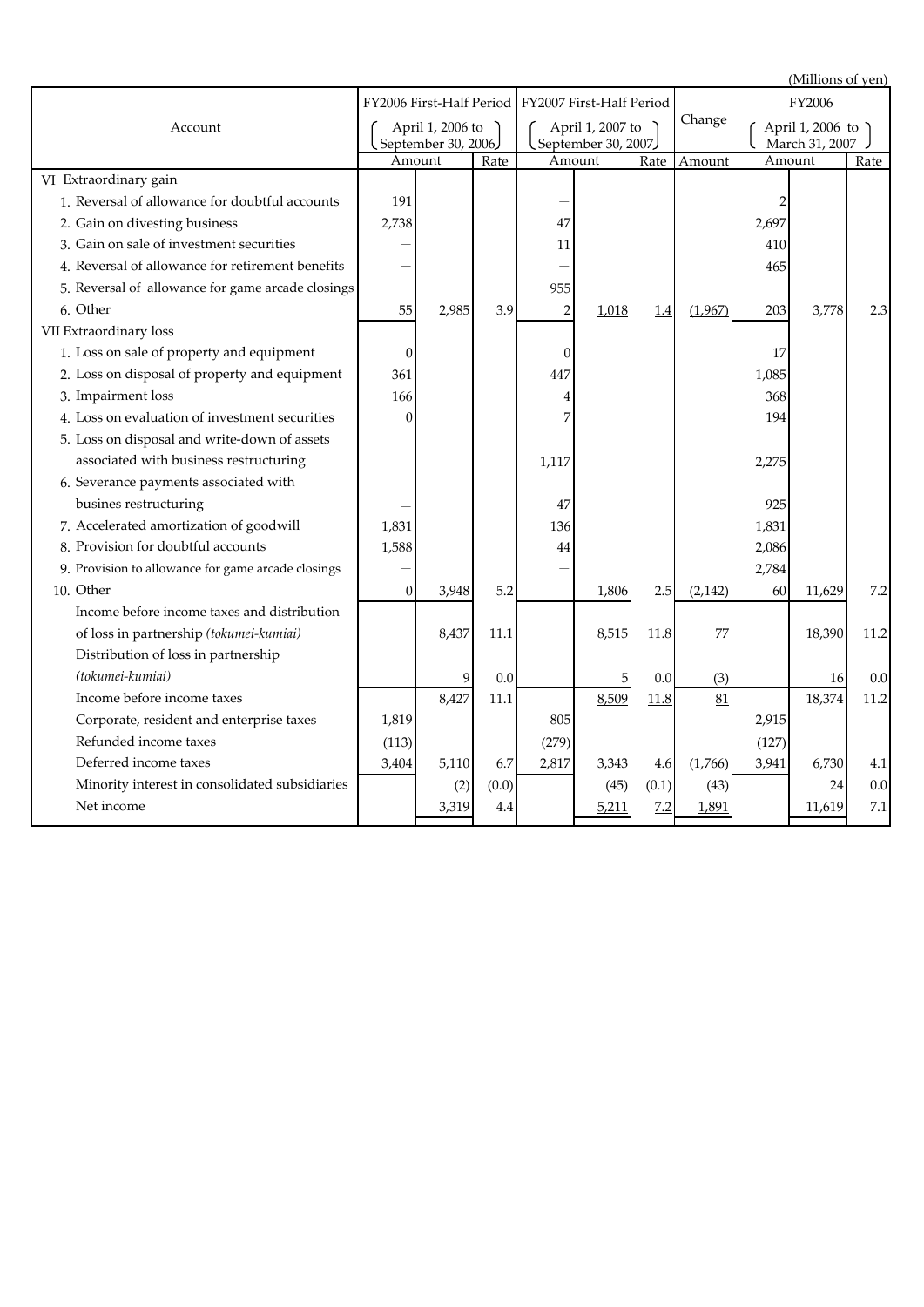## Consolidated Statements of Cash Flows

(Millions of yen)

|                                                                     | FY2006             | FY2007                                |           |                   |
|---------------------------------------------------------------------|--------------------|---------------------------------------|-----------|-------------------|
|                                                                     | First-Half Period  | First-Half Period                     |           | FY2006            |
| Account                                                             |                    |                                       | Change    |                   |
|                                                                     | April 1, 2006 to   | ך April 1, 2007 to                    |           | April 1, 2006 to  |
|                                                                     |                    | September 30, 2006 September 30, 2007 |           | March 30, 2007    |
| I Cash flows from operating activities                              |                    |                                       |           |                   |
| Income before income taxes                                          | 8,427              | 8,509                                 |           | 18,374            |
| Depreciation and amortization                                       | 5,247              | 4,718                                 |           | 11,115            |
| Impairment loss                                                     | 166                |                                       |           | 368               |
| Increase (decrease) in allowance for doubtful accounts              | 352                | (2,823)                               |           | 734               |
| (Decrease) in reserve for bonuses                                   | (1,049)            | (244)                                 |           | (775)             |
| Increase (decrease) in allowance for sales returns                  | 433                | (810)                                 |           | 1,077             |
| (Decrease) in allowance for retirement benefits                     | (150)              | (335)                                 |           | (832)             |
| Increase (decrease) in allowance for directors' retirement benefits | 15                 | (29)                                  |           | 72                |
| (Decrease) increase in allowance for game arcade                    |                    |                                       |           |                   |
| closings and other allowances                                       |                    | (1,646)                               |           | 2,773             |
| (Decrease) increase in other allowances                             | (62)               | 14                                    |           |                   |
| Interest and dividends received                                     | (145)              | (466)                                 |           | (470)             |
| Interest expenses                                                   |                    |                                       |           |                   |
| Foreign exchange loss (gain)                                        |                    | 136                                   |           | (76)              |
| Gain on sale of investment securities                               |                    | (11)                                  |           | (410)             |
| Losses on investments in securities                                 |                    |                                       |           | 194               |
| Gain on sale and disposal of property and equipment                 | 359                | 446                                   |           | 1,094             |
| Gain on divestment of business                                      | (2,738)            | (47)                                  |           | (2,697)           |
| Amortization of goodwill                                            |                    | 683                                   |           | 1,386             |
| Accelerated amortization of goodwill                                | 1,831              | 136                                   |           | 1,831             |
| Decrease in accounts receivable                                     | 9,863              | 2,507                                 |           | 11,090            |
| (Increase) in inventories                                           | (3,244)            | (2,375)                               |           | (2,780)           |
| (Decrease) increase in purchase liabilities                         | (510)              | (4, 841)                              |           | 1,671             |
| (Decrease) in accrued consumption taxes                             | (701)              | (361)                                 |           | (320)             |
| Decrease (increase) in other current assets                         | (335)              | 627                                   |           | 800               |
| Decrease (increase) in other non-current assets                     | 77                 | 2,453                                 |           | (158)             |
| (Decrease) increase in other current liabilities                    | 3,587              | (1,369)                               |           | (5, 432)          |
| Other                                                               | 395                | 79                                    |           | 936               |
| Subtotal                                                            | 21,822             | 4,959                                 | (16, 863) | 39,577            |
| Interest and dividends received                                     | 155                | 405                                   |           | 487               |
| Interest paid<br>Income taxes paid                                  | (0)                | (0)<br>(399)                          |           | (5)               |
| Net cash provided by operating activities                           | (4, 654)<br>17,323 | 4,965                                 | (12, 358) | (7,249)<br>32,809 |
| II Cash flows from investing activities                             |                    |                                       |           |                   |
| Payments for acquiring short-term securities                        |                    | (1,009)                               |           |                   |
| Payments for acquiring investment securities                        |                    | (222)                                 |           | (180)             |
| Proceeds from sale of investment securities                         |                    | 90                                    |           | 443               |
| Payments for acquiring property and equipment                       | (4, 187)           | (4,480)                               |           | (10, 733)         |
| Proceeds from sale of property and equipment                        |                    | 1,164                                 |           | 77                |
| Payments for acquiring intangible assets                            | (155)              | (149)                                 |           | (413)             |
| Proceeds from divestment of business                                | 4,645              | 47                                    |           | 4,514             |
| Payments for acquisition of shares in consolidated subsidiary       | (63)               | (0)                                   |           | (63)              |
| Proceeds from return of guarantee money deposited                   | 432                | 1,287                                 |           | 1,113             |
| Payments for provision of guarantee money                           | (94)               | (517)                                 |           | (398)             |
| Other                                                               | 94                 | (45)                                  |           | (31)              |
| Net cash provided by (used in) investing activities                 | 669                | (3, 834)                              | (4, 504)  | (5,671)           |
| III Cash flows from financing activities                            |                    |                                       |           |                   |
| Proceeds from issuance of shares of common stock                    |                    | 503                                   |           | 438               |
| Payments for acquisition of treasury stock                          | (12)               | (36)                                  |           | (37)              |
| Payments for dividends                                              | (2, 217)           | (2,775)                               |           | (3, 314)          |
| Payments for dividends for minority interests                       | (2)                | (2)                                   |           | (2)               |
| Other                                                               | 45                 |                                       |           |                   |
| Net cash used in financing activities                               | (2, 186)           | (2,309)                               | (122)     | (2, 912)          |
| IV Effect of exchange rate changes on cash and cash equivalents     | 72                 | $\Omega$                              | (71)      | 356               |
| V Net (decrease) increase in cash and cash equivalents              | 15,879             | (1, 178)                              | (17,057)  | 24,582            |
| VI Cash and cash equivalents at beginning of period                 | 75,252             | 99,847                                | 24,595    | 75,252            |
| VII Increase in cash and cash equivalents due to increase in        |                    |                                       |           |                   |
| consolidated subsidiaries                                           | 13                 | 12                                    | (0)       | 13                |
| VIII Cash and cash equivalents at end of period                     | 91,144             | 98,681                                | 7,537     | 99,847            |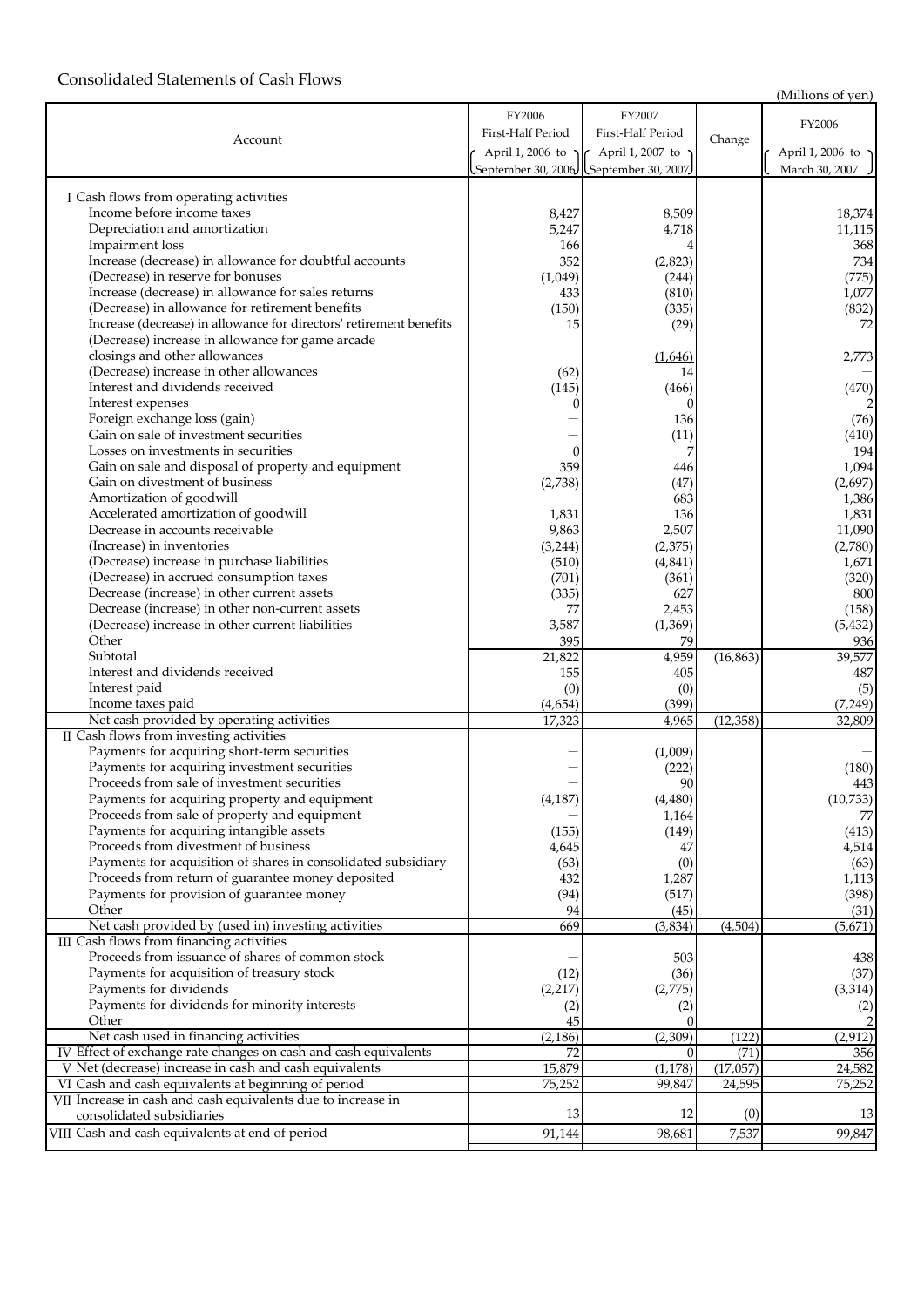## **5. Segment Information**

## 1. Consolidated Business Segment Information

The First‐Half Period Ended September 30, 2006

| Eliminations Consolidated |
|---------------------------|
| total                     |
|                           |
|                           |
| 75,959                    |
|                           |
| 75,959                    |
| 66,790                    |
| 9,169                     |
|                           |

Notes: 1. The classification of business segments is made according to the types of products and services.

2. Major products offered by each business segment

| Segment              | Major Products                                                |  |  |  |  |  |
|----------------------|---------------------------------------------------------------|--|--|--|--|--|
| Games (Offline)      | Games                                                         |  |  |  |  |  |
| Games (Online)       | Online games                                                  |  |  |  |  |  |
| Mobile Phone Content | Content for mobile phones                                     |  |  |  |  |  |
| Publication          | Magazine comics, serial comics, game-related books            |  |  |  |  |  |
|                      | All the businesses of the Taito group including Amusement     |  |  |  |  |  |
| Amusement            | peration and Rental, Sales of Goods and Merchandise and       |  |  |  |  |  |
|                      | <b>Content Services</b>                                       |  |  |  |  |  |
|                      | Derivative products such as character merchandise, school for |  |  |  |  |  |
| <b>Others</b>        | game designers                                                |  |  |  |  |  |

3. Unallocated operating expenses included in the "elimination or unallocated" column totaled ¥2,106 million. support that cannot be allocated to specific business segments. These expenses are related to administrative departments of the Company, which provide services and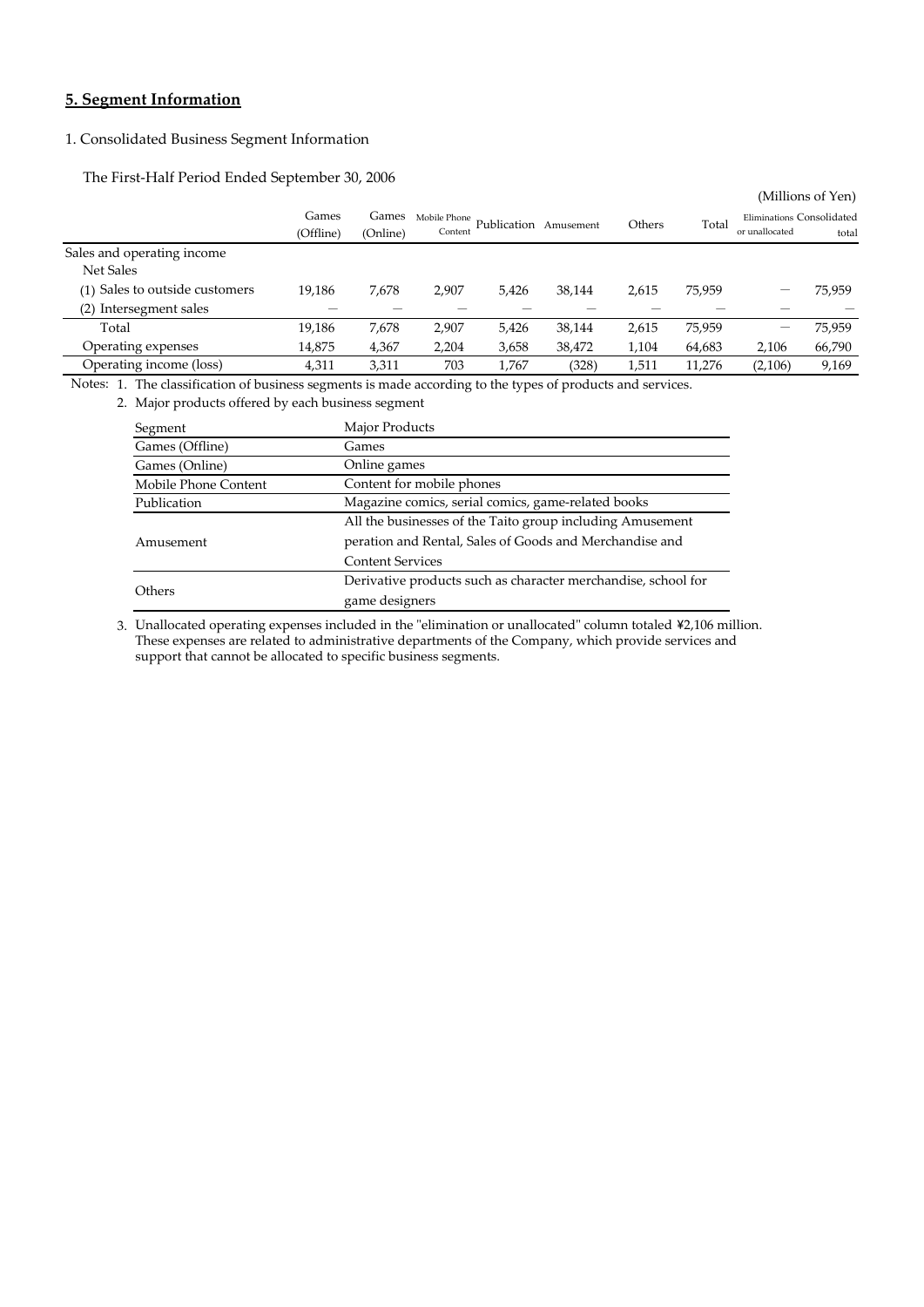The First‐Half Period Ended September 30, 2007

|                                |                    |                   |                         |             |           |        |        |                                             | (Millions of Yen) |
|--------------------------------|--------------------|-------------------|-------------------------|-------------|-----------|--------|--------|---------------------------------------------|-------------------|
|                                | Games<br>(Offline) | Games<br>(Online) | Mobile Phone<br>Content | Publication | Amusement | Others | Total  | Eliminations Consolidated<br>or unallocated | total             |
| Sales and operating income     |                    |                   |                         |             |           |        |        |                                             |                   |
| Net Sales                      |                    |                   |                         |             |           |        |        |                                             |                   |
| (1) Sales to outside customers | 20,448             | 5,413             | 3,525                   | 5,210       | 34,150    | 3,522  | 72,271 |                                             | 72,271            |
| Intersegment sales<br>(2)      |                    |                   | 64                      |             | 370       | 174    | 608    | (608)                                       |                   |
| Total                          | 20,448             | 5,413             | 3,589                   | 5,210       | 34,520    | 3,696  | 72,879 | (608)                                       | 72,271            |
| Operating expenses             | 16,300             | 2,549             | 2,926                   | 3,534       | 33,170    | 2,362  | 60,844 | 1,673                                       | 62,518            |
| Operating income (loss)        | 4,147              | 2.864             | 663                     | 1,676       | 1,349     | 1,334  | 12,035 | (2,282)                                     | 9,752             |

Notes: 1. The classification of business segments is made according to the types of products and services.

2. Major products offered by each business segment

| Segment              | Major Products                                                |  |  |  |  |  |
|----------------------|---------------------------------------------------------------|--|--|--|--|--|
| Games (Offline)      | Games                                                         |  |  |  |  |  |
| Games (Online)       | Online games                                                  |  |  |  |  |  |
| Mobile Phone Content | Content for mobile phones                                     |  |  |  |  |  |
| Publication          | Magazine comics, serial comics, game-related books            |  |  |  |  |  |
|                      | All the businesses of the Taito group including Amusement     |  |  |  |  |  |
| Amusement            | peration and Rental, Sales of Goods and Merchandise and       |  |  |  |  |  |
|                      | <b>Content Services</b>                                       |  |  |  |  |  |
|                      | Derivative products such as character merchandise, school for |  |  |  |  |  |
| Others               | game designers                                                |  |  |  |  |  |

3. Unallocated operating expenses included in the "elimination or unallocated" column totaled ¥2,244 million. These expenses are related to administrative departments of the Company, which provide services and support that cannot be allocated to specific business segments.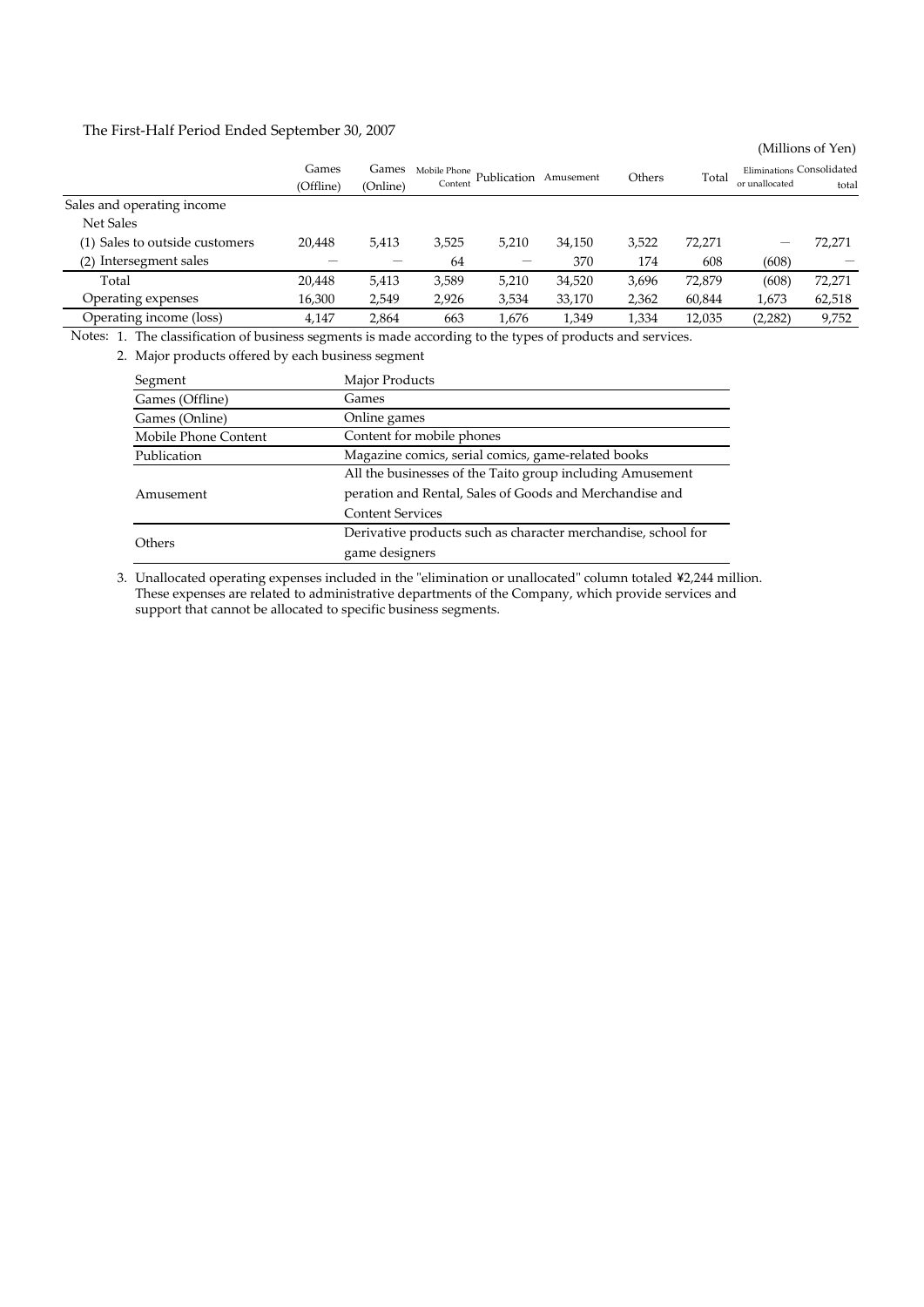### FY2006 (April 1, 2006 to March 31, 2007)

|                                |           |          |              |                       |        |        |         |                | (Millions of Yen)         |
|--------------------------------|-----------|----------|--------------|-----------------------|--------|--------|---------|----------------|---------------------------|
|                                | Games     | Games    | Mobile Phone | Publication Amusement |        | Others | Total   |                | Eliminations Consolidated |
|                                | (Offline) | (Online) | Content      |                       |        |        |         | or unallocated | total                     |
| Sales and operating income     |           |          |              |                       |        |        |         |                |                           |
| <b>Net Sales</b>               |           |          |              |                       |        |        |         |                |                           |
| (1) Sales to outside customers | 51,316    | 13,660   | 7.759        | 11,208                | 75,610 | 3,915  | 163,472 |                | 163,472                   |
| Intersegment sales<br>(2)      |           |          |              |                       | 91     | 62     | 161     | (161)          |                           |
| Total                          | 51,316    | 13,660   | 7,767        | 11,208                | 75,702 | 3,978  | 163,634 | (161)          | 163,472                   |
| Operating expenses             | 34,968    | 6,893    | 4,753        | 7,604                 | 76,054 | 2,666  | 132,941 | 4,614          | 137,555                   |
| Operating income               | 16,348    | 6,767    | 3,013        | 3,603                 | (351)  | 1,311  | 30,693  | (4,776)        | 25,916                    |

Notes: 1. The classification of business segments is made according to the types of products and services.

2. Major products offered by each business segment

| Segment                                                           | Major Products                                                |  |  |  |  |
|-------------------------------------------------------------------|---------------------------------------------------------------|--|--|--|--|
| Games (Offline)                                                   | Games                                                         |  |  |  |  |
| Games (Online)                                                    | Online games                                                  |  |  |  |  |
| Mobile Phone Content                                              | Content for mobile phones                                     |  |  |  |  |
| Magazine comics, serial comics, game-related books<br>Publication |                                                               |  |  |  |  |
|                                                                   | All the businesses of the Taito group including Amusement     |  |  |  |  |
| Amusement                                                         | Operation and Rental, Sales of Goods and Merchandise and      |  |  |  |  |
|                                                                   | <b>Content Services</b>                                       |  |  |  |  |
|                                                                   | Derivative products such as character merchandise, school for |  |  |  |  |
| Others                                                            | game designers                                                |  |  |  |  |

3. Unallocated operating expenses included in "Eliminations or unallocated" totaled ¥4,614 million. These expenses are related to administrative departments, such as accounting and general affairs, of the Company, which provide services and operational support that cannot be allocated to specific business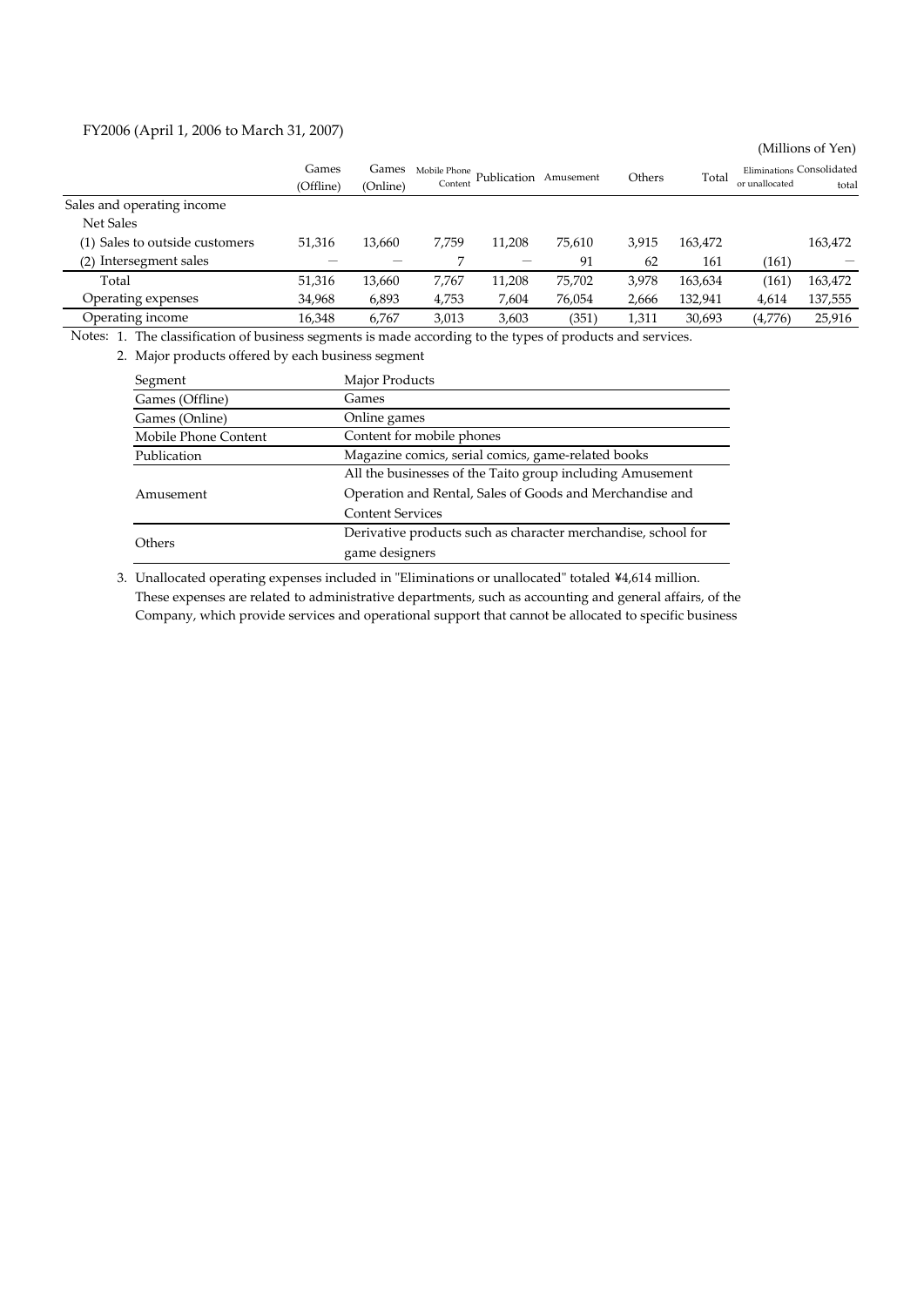### 2. Consolidated Geographic Segment Information

The First‐Half Period Ended September 30, 2006

|                              |        |                  |        |       |        |                                | (Millions of Yen)     |
|------------------------------|--------|------------------|--------|-------|--------|--------------------------------|-----------------------|
|                              | Japan  | North<br>America | Europe | Asia  | Total  | Eliminations<br>or unallocated | Consolidated<br>Total |
| Sales and operating income   |        |                  |        |       |        |                                |                       |
| <b>Net Sales</b>             |        |                  |        |       |        |                                |                       |
| (1) Sales to outside custome | 62,368 | 9,043            | 4,109  | 438   | 75,959 | -                              | 75,959                |
| (2) Intersegment sales       | 3,548  | 282              | 285    | 5     | 4,121  | (4, 121)                       |                       |
| Total                        | 65,917 | 9,326            | 4,394  | 443   | 80,081 | (4, 121)                       | 75,959                |
| Operating expenses           | 58,840 | 7,599            | 3,613  | 858   | 70,911 | (4,121)                        | 66,790                |
| Operating income             | 7,076  | 1,727            | 781    | (414) | 9,169  |                                | 9,169                 |

1. The classification of geographic area segments is made according to geographical distances.

2. Main countries included in each segment:

(1) North America………the United States of America

(2) Europe………United Kingdom

(3) Asia………China, Korea

3. There are no unallocated operating expenses included in the "Elimination or unallocated" column.

### The First‐Half Period Ended September 30, 2007

|                              |        |                  |        |       |        |                                | (Millions of Yen)     |
|------------------------------|--------|------------------|--------|-------|--------|--------------------------------|-----------------------|
|                              | Japan  | North<br>America | Europe | Asia  | Total  | Eliminations<br>or unallocated | Consolidated<br>Total |
| Sales and operating income   |        |                  |        |       |        |                                |                       |
| Net Sales                    |        |                  |        |       |        |                                |                       |
| (1) Sales to outside custome | 63,908 | 4,111            | 3,903  | 347   | 72,271 | –                              | 72,271                |
| (2) Intersegment sales       | 2,459  | 239              | 181    |       | 2,888  | (2,888)                        |                       |
| Total                        | 66,368 | 4,351            | 4,085  | 354   | 75,159 | (2,888)                        | 72,271                |
| Operating expenses           | 57,643 | 3,506            | 3,550  | 688   | 65,389 | (2,871)                        | 62,518                |
| Operating income             | 8,724  | 844              | 535    | (333) | 9,770  | (17                            | 9,752                 |

1. The classification of geographic area segments is made according to geographical distances.

2. Main countries included in each segment:

(1) North America………the United States of America

(2) Europe………United Kingdom

(3) Asia………China, Korea

3. There are no unallocated operating expenses included in the "Elimination or unallocated" column.

#### FY2006 (April 1, 2006 to March 31, 2007)

|                              |         |         |        |       |         |                                | (Millions of Yen)     |
|------------------------------|---------|---------|--------|-------|---------|--------------------------------|-----------------------|
|                              | Japan   | North   | Europe | Asia  | Total   | Eliminations<br>or unallocated | Consolidated<br>Total |
|                              |         | America |        |       |         |                                |                       |
| Sales and operating income   |         |         |        |       |         |                                |                       |
| Net Sales                    |         |         |        |       |         |                                |                       |
| (1) Sales to outside custome | 128,665 | 22,341  | 11,409 | 1,056 | 163,472 | -                              | 163,472               |
| (2) Intersegment sales       | 9,776   | 833     | 457    | 11    | 11,078  | (11,078)                       |                       |
| Total                        | 138,441 | 23,174  | 11,867 | 1,067 | 174,551 | (11,078)                       | 163,472               |
| Operating expenses           | 119,465 | 17,552  | 9,901  | 1,713 | 148,633 | (11,078)                       | 137,555               |
| Operating income             | 18,976  | 5,621   | 1,965  | (645) | 25,917  | (0)                            | 25,916                |

1. The classification of geographic segments is made according to geographical distances.

2. Main countries included in each segment:

(1) North America………the United States of America

(2) Europe………United Kingdom

(3) Asia………China, Korea

3. There are no unallocated operating expenses included in "Eliminations or unallocated."